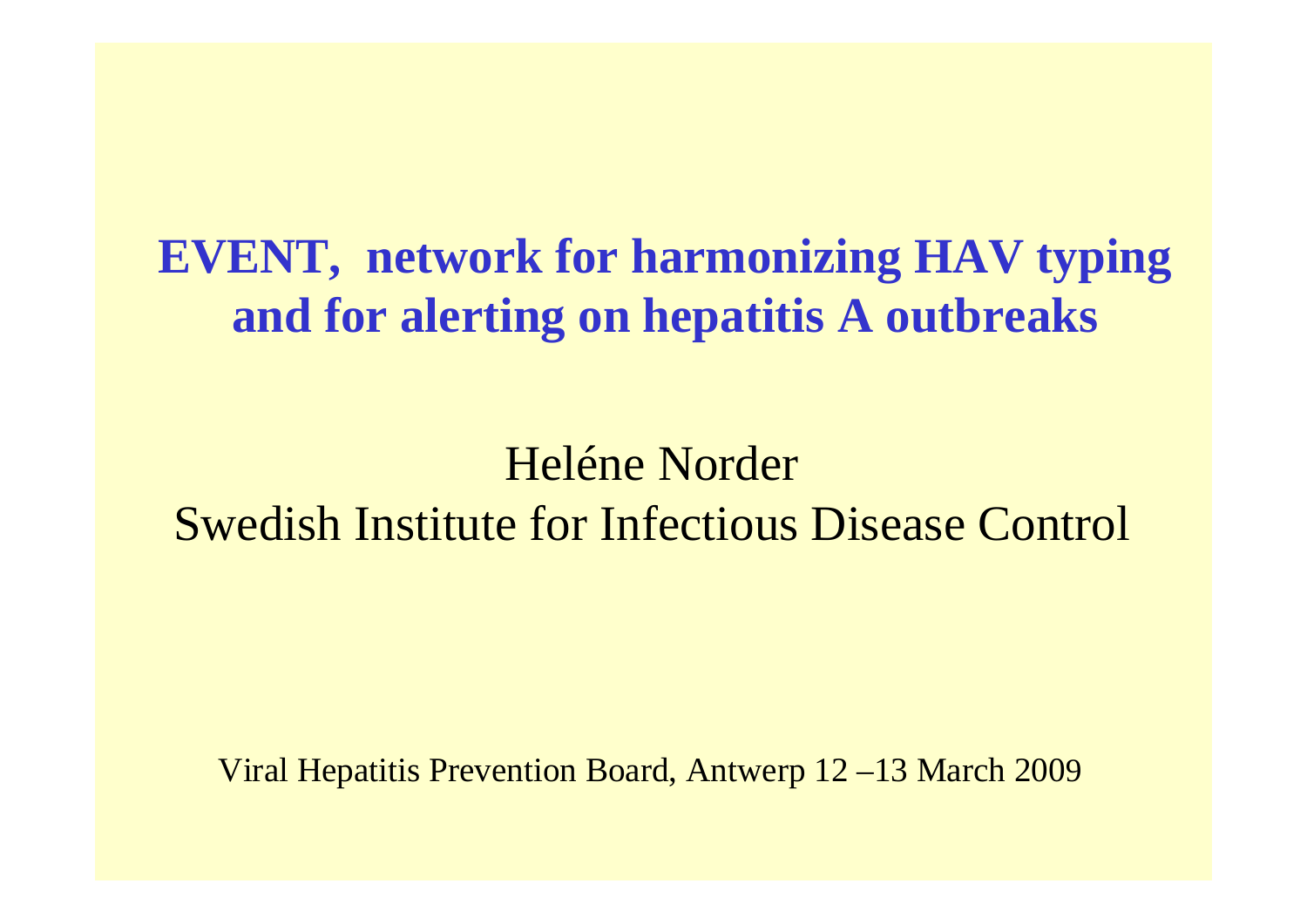# **HAV genotype distribution**

# **Genotype Origin**

| IA          | Most common type, cosmopolitic                      |
|-------------|-----------------------------------------------------|
| <b>IB</b>   | <b>Cosmopotitic, dominating in Middle East</b>      |
| <b>IIA</b>  | <b>France now in spread</b>                         |
| <b>IIB</b>  | <b>Sierra Leone, Israel</b>                         |
| <b>IIIA</b> | Europe, USA, India, Nepal, Malaysia, Japan, Georgia |
| <b>IIIB</b> | Japan, Denmark, Panamian owl monkey                 |
| IV          | <b>Macaque</b>                                      |
| V           | <b>African green monkey</b>                         |
| VI          | <b>Macaque</b>                                      |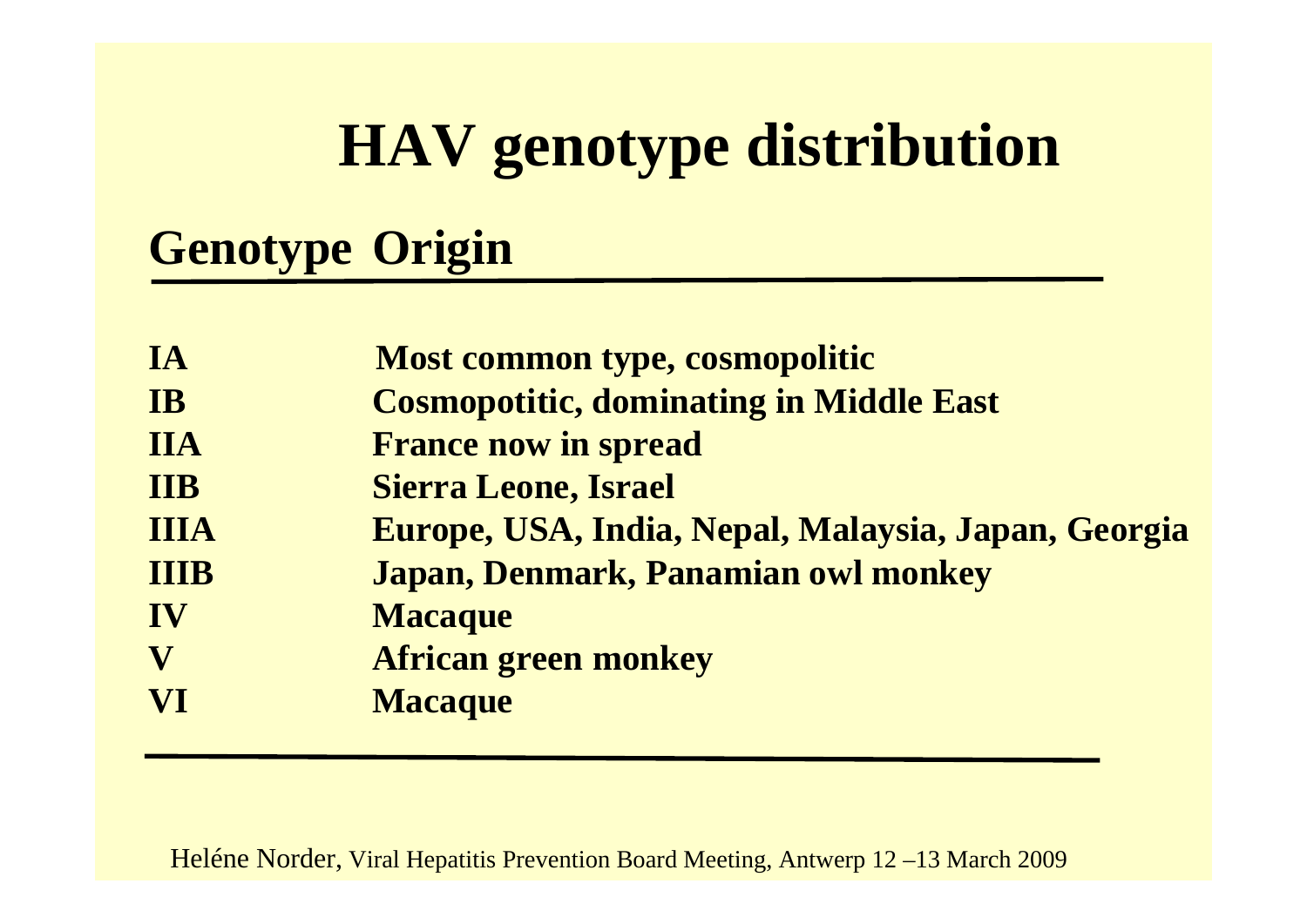# **Genomic organization of HAV**



### **Regions amplified and sequenced for comparison**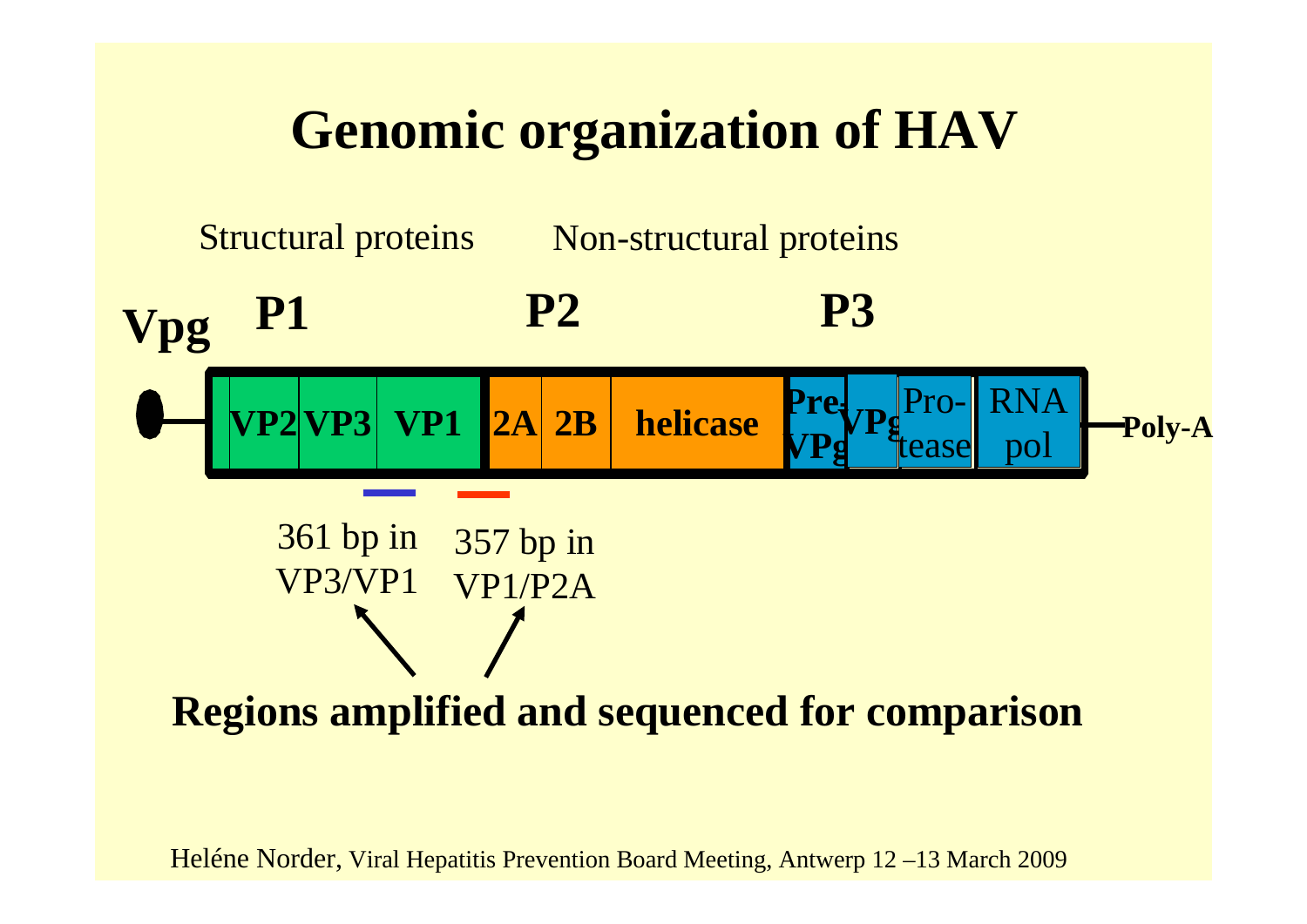

Fig. 1. (Top left) Diagrammatic representation of an icosahedral capsid in picornaviruses. The thickly outlined VP1, VP3, and VP2 units correspond to the 6 S (VP1, VP3, VP0) protomer and the pentadecamer cap to the 14 S pentamer observed in assembly experiments (Boege, 1986). Ribbon drawings of the three larger viral proteins VP1 (top right), VP2 (bottom left), and VP3 (bottom right) for Mengo virus. Each protein has the same wedge shaped, eight stranded, anti-parallel  $\beta$ -barrel, but differs because of insertions and deletions mostly at the ends of  $\beta$ strands. The approximate amino acid numbering and secondary structural nomenclature is also shown.

#### Rossman and Palmenberg 1988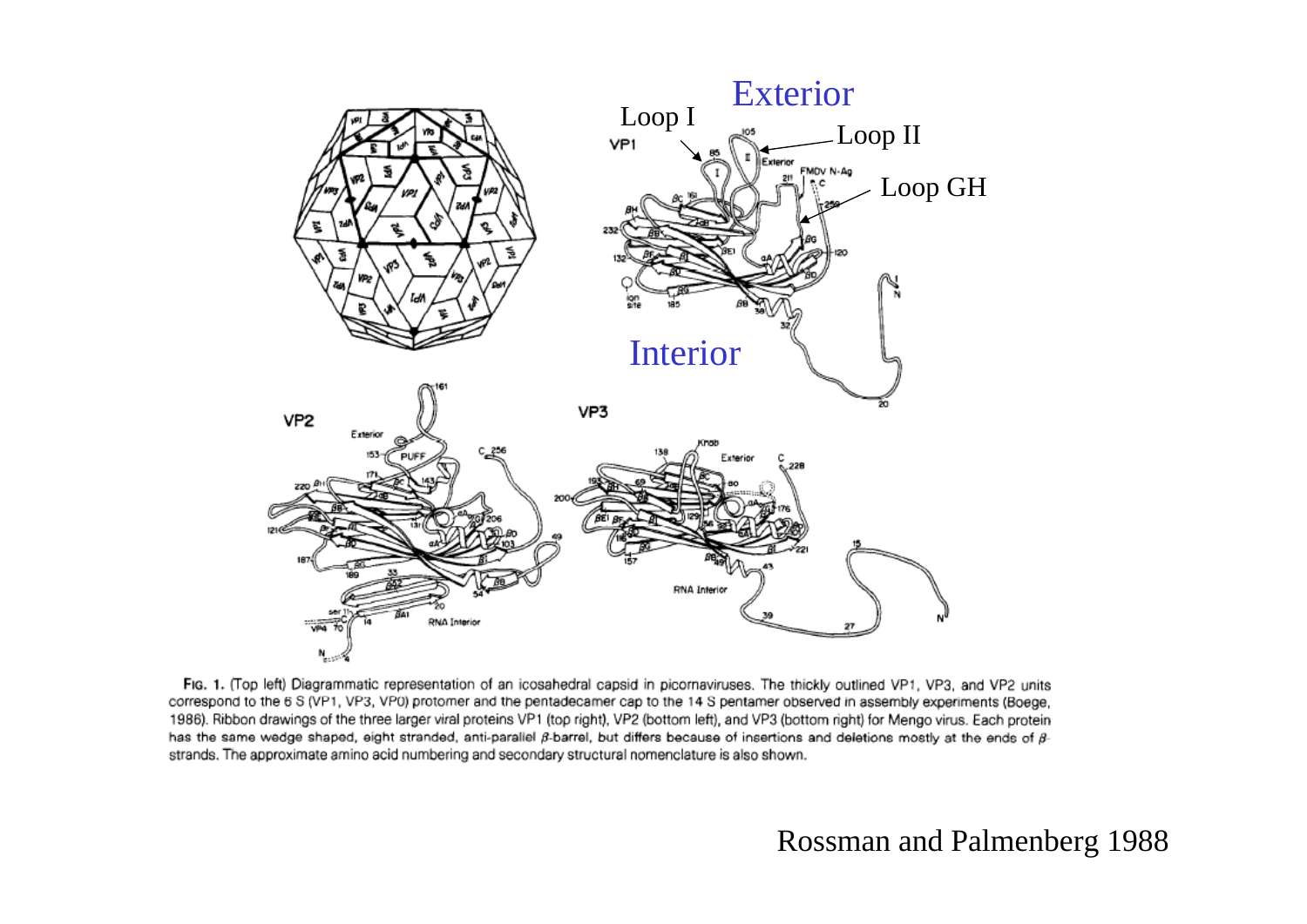# VP1 structural plot model deduced from data on poliovirus

Green shows the N-terminal VP3-VP1 fragment Blue shows the C-terminal VP1 (-2A) fragment Red residues are important for neutralization



Adapted from Sánchez et al., 2003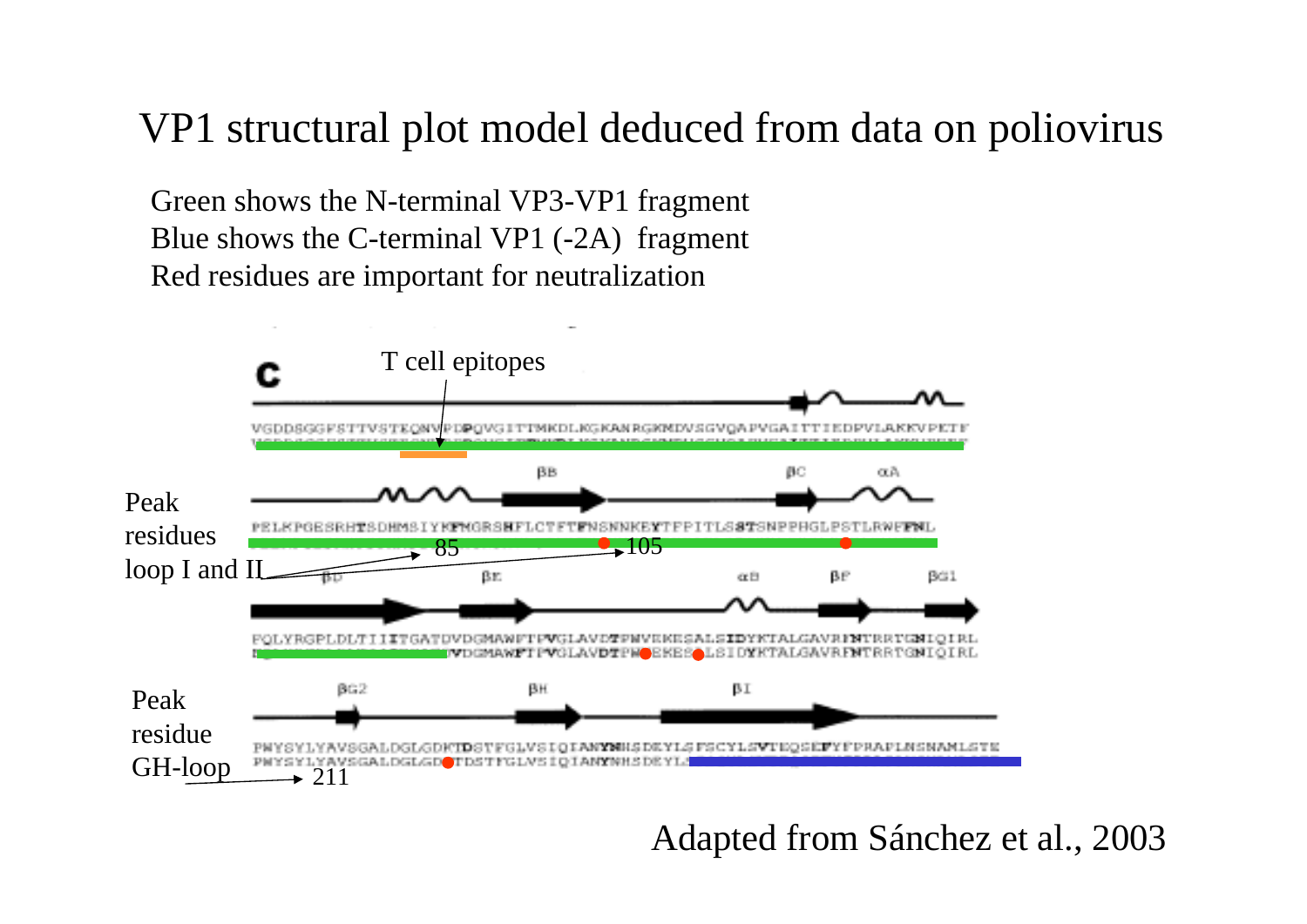#### **Origin of isolates used for comparing the VP3/VP1 and VP1/P2A region as target for analyses**

| <b>Origin of isolates</b><br>within EVENT | <b>Number of</b><br><b>isolates</b> |
|-------------------------------------------|-------------------------------------|
| <b>Hungary</b>                            | 24                                  |
| Spain                                     | $\overline{4}$                      |
| <b>The Netherlands</b>                    | 8                                   |
| <b>Sweden</b>                             | 48                                  |
| <b>GenBank</b>                            | 18                                  |
| <b>TOTAL</b>                              | 102                                 |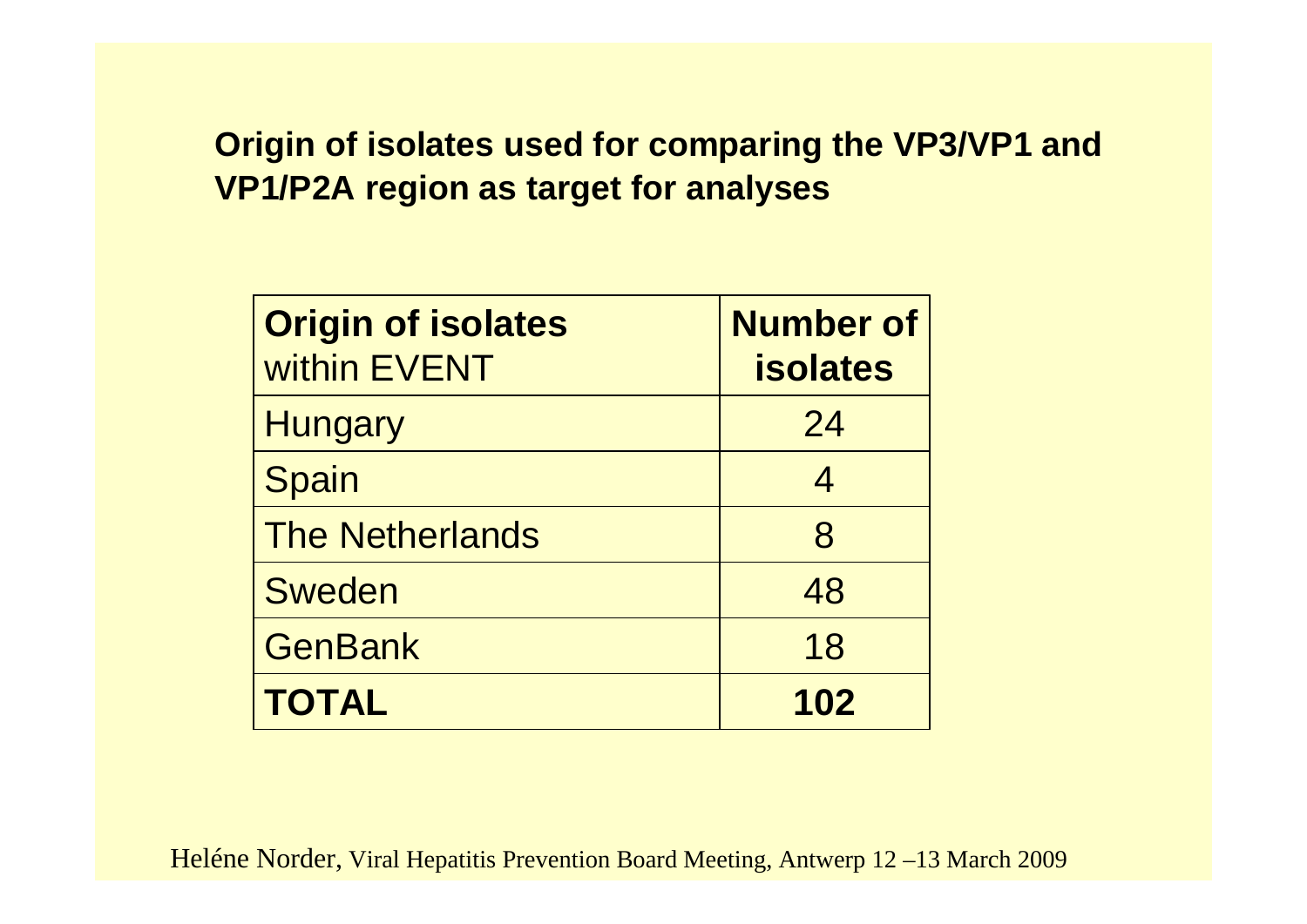#### **Number of isolates and strains with unique or identical sequences in the VP3/VP1 and VP1/P2A region**

|                                                                  | <b>Number of</b><br><b>isolates</b> | <b>Number of strains</b><br>N-terminal/C-terminal |
|------------------------------------------------------------------|-------------------------------------|---------------------------------------------------|
| Strains identical in both N -<br>and C-terminal region           | 36 (35 %)                           | 12                                                |
| Strains identical in N- but<br>unique in C-terminal region       | $2(2\%)$                            | (2/2)                                             |
| <b>Strains identical in C-but</b><br>unique in N-terminal region | $10(10\%)$                          | (10/5)                                            |
| Strains unique in both<br>regions                                | $54(54\%)$                          | 54                                                |
| <b>TOTAL</b>                                                     | 102                                 | 78/70                                             |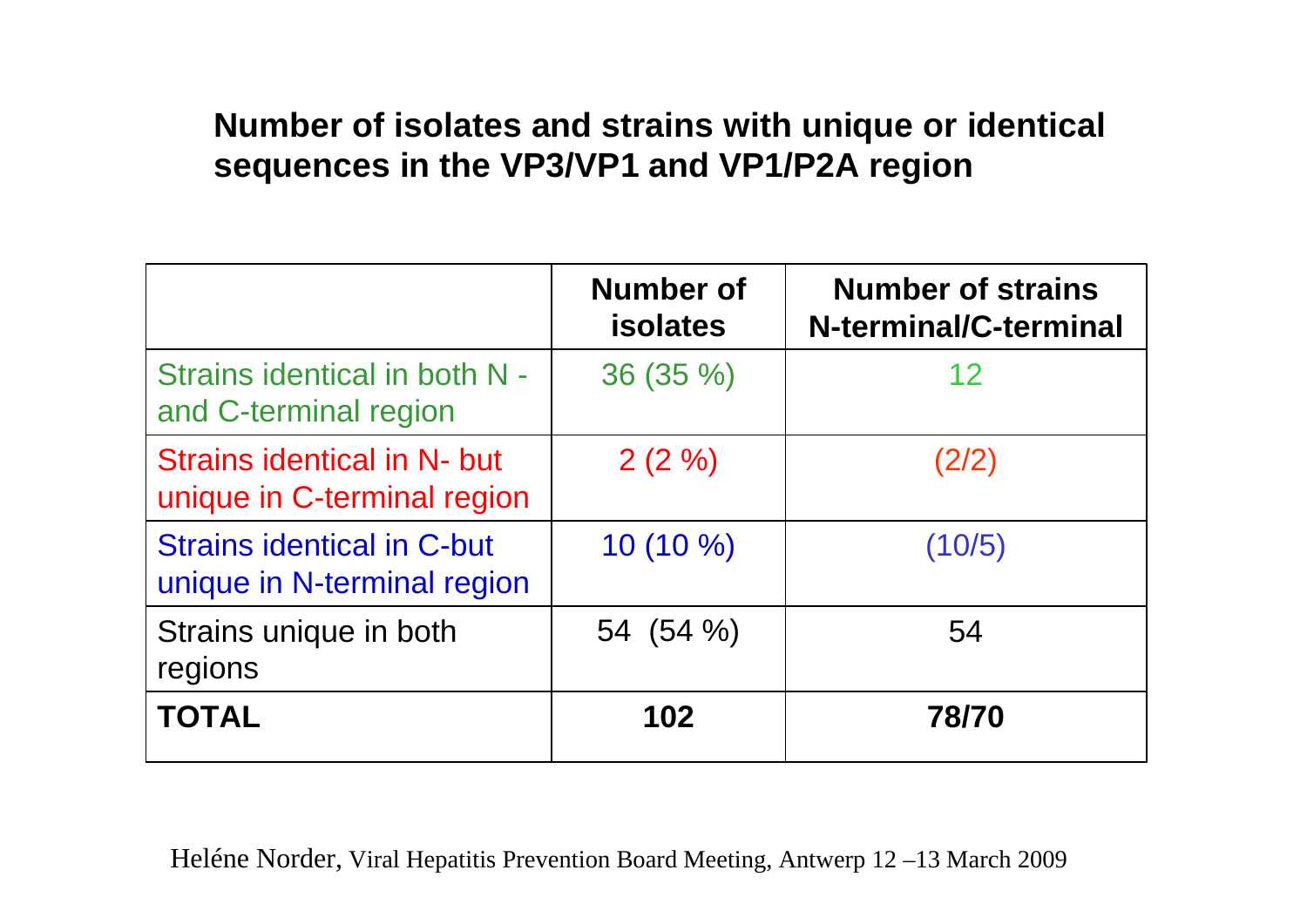#### **Origin of strains sequenced in the VP1/P2A region**

| <b>Country</b>     | IA             | <b>IB</b>        | <b>TIA</b> | <b>IIA</b>        | <b>Total</b> |
|--------------------|----------------|------------------|------------|-------------------|--------------|
| Hungary            | 33             | 17               | $\Omega$   | $\mathbf{\Omega}$ | 50           |
| <b>Netherlands</b> | 22             | 30               | 0          | 14                | 66           |
| France             | 6              | 4                | $\Omega$   | $\Omega$          | 10           |
| Germany            | 8              |                  | $\Omega$   | $\mathbf{\Omega}$ | 9            |
| Spain              | 15             | 5                | $\Omega$   | $\mathbf{\Omega}$ | 20           |
| Denmark            | $\overline{2}$ | 3                | $\Omega$   | $\Omega$          | 5            |
| Sweden             | 10             | $\boldsymbol{Q}$ | $\Omega$   | 3                 | 22           |
| <b>GenBank</b>     | 54             | 24               | 4          | 14                | 96           |
| TOTAL              | 150            | 93               |            | 31                | 278          |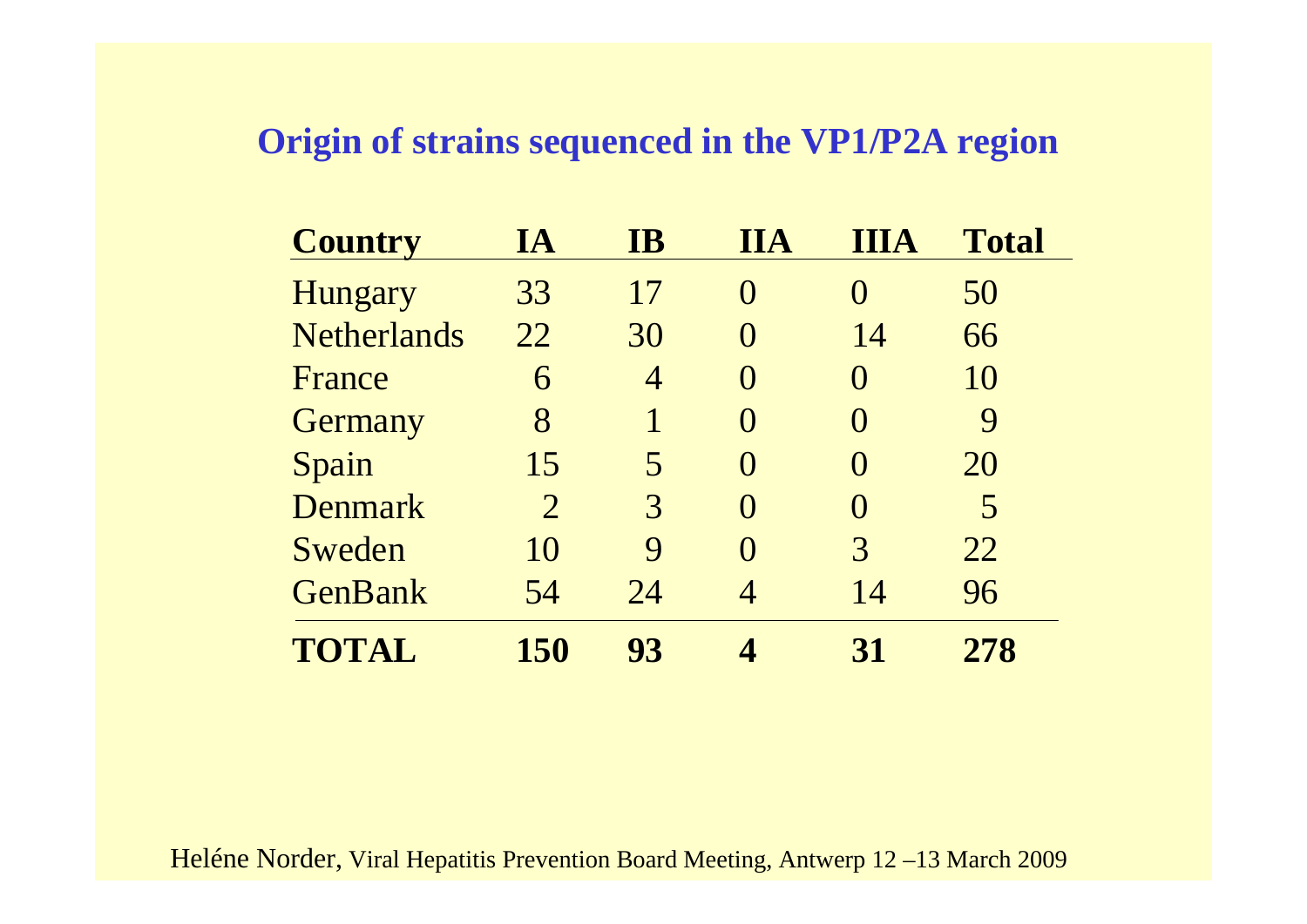## **EVENT Network continuation**

Marion Koopmanns has kindly offered to build and keep a data base for HAV sequences from this network at RIVM.

The data base will be easy to access for the network members and sequences obtained can be blasted to easily identify identical sequences.

Since most groups have sequenced the C-terminal region, this region will be used and compared.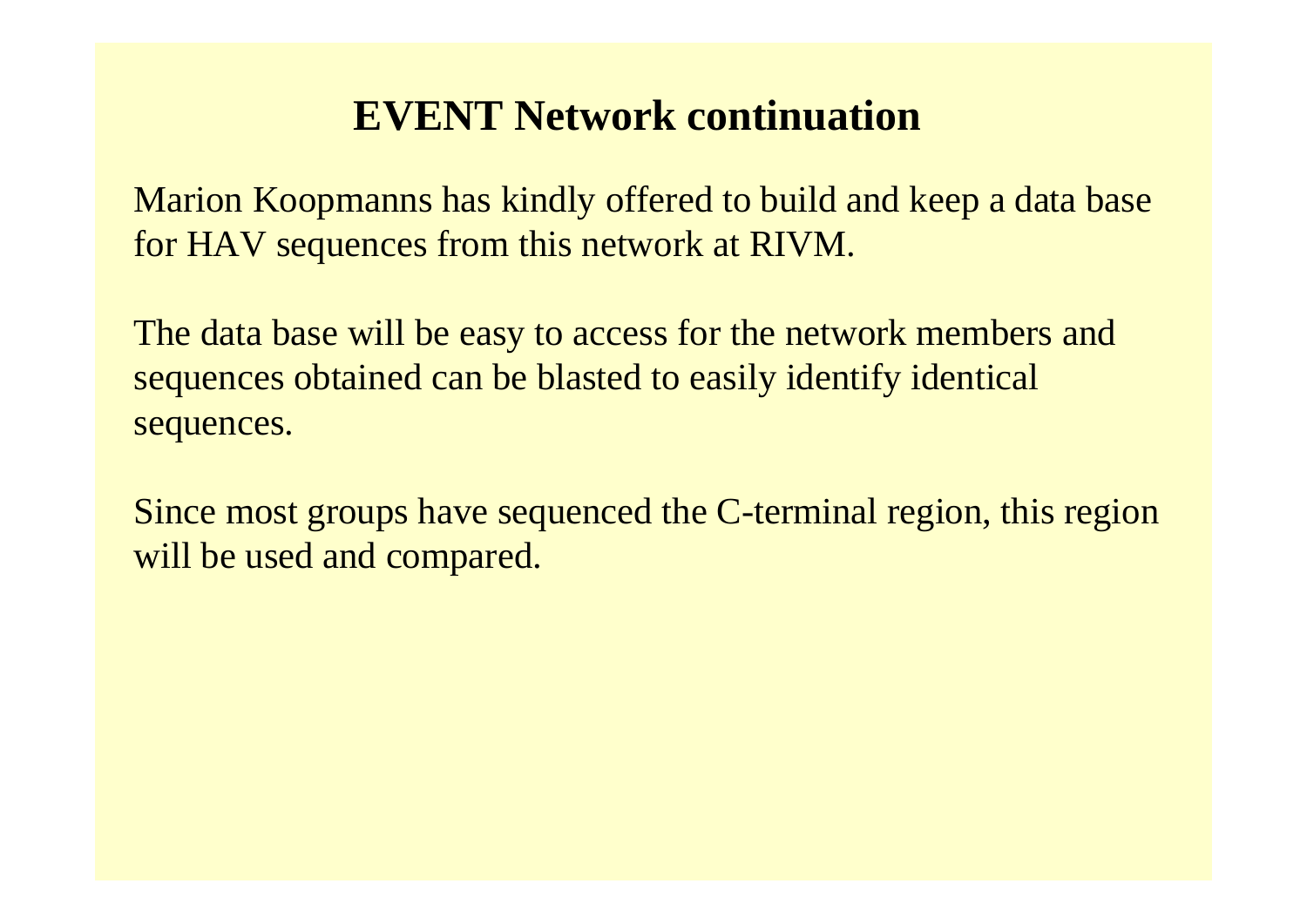### **EVENT Network continuation**

If an identical sequence is found in another country, the laboratory will be alerted and the N-terminal region will be sequenced for these strains.

If identical strains are encountered, epidemiologists from these countries will be informed to search for a possible common source of infection.

When the database is established, more countries will be invited to participate in the network